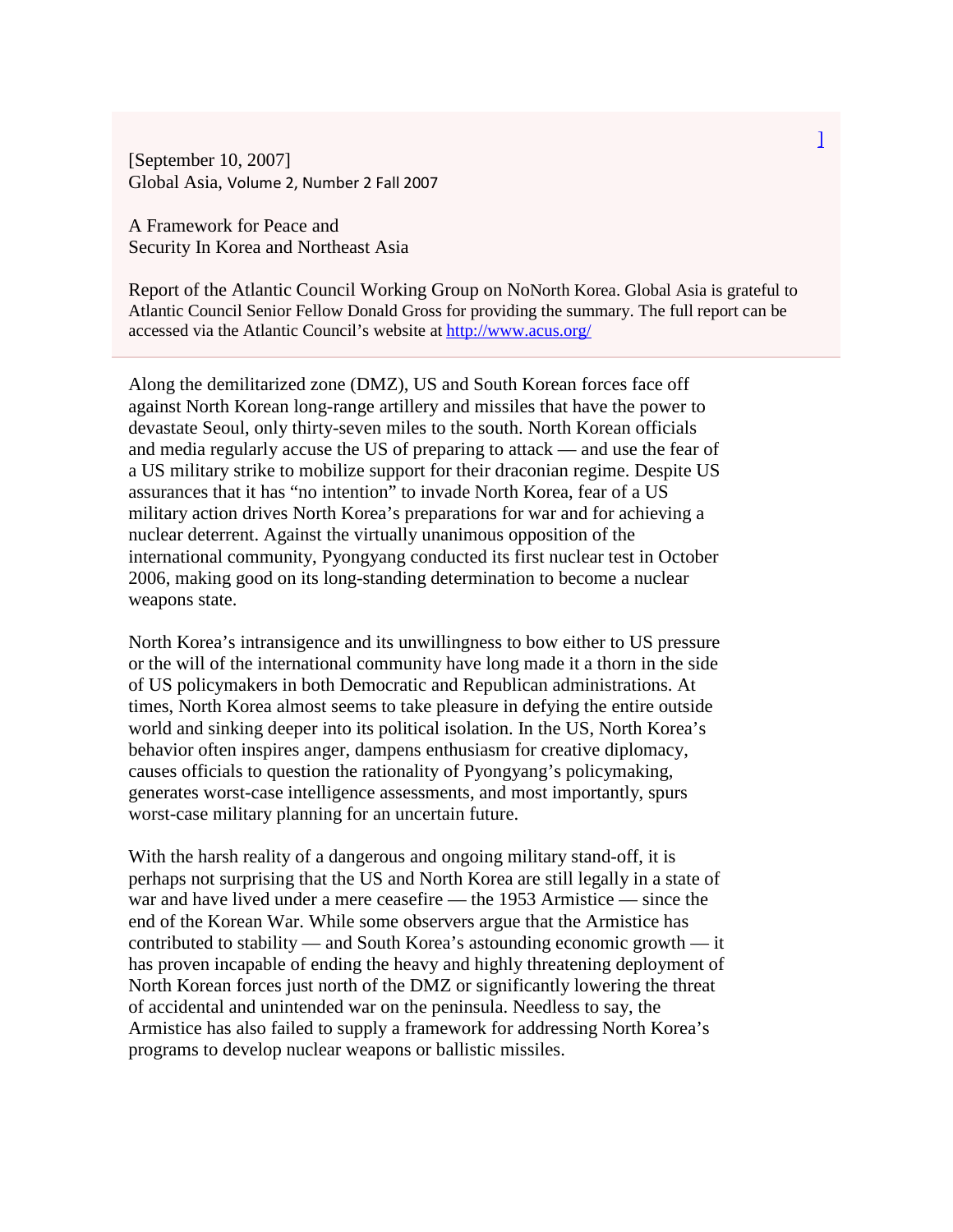Over the past 15 years, North Korea's potential nuclear and missile capabilities have been the primary factors driving US diplomacy toward Pyongyang. To a large extent, US policy has subordinated other interests and issues to its overriding concern with rolling back North Korea's nuclear and missile programs. It has too often ignored the larger political considerations that motivate most of the other regional players, especially North Korea, but also China, Russia and South Korea. Over this period, diplomatic successes such as the 1994 Agreed Framework, which froze North Korea's nuclear weapons program, have been few and the ongoing difficulty in reaching resolution of the preeminent nuclear issue has continued to aggravate relations between Washington and Pyongyang. On several occasions, it has appeared that a new war on the Korean peninsula could break out, despite the realization by all parties that this would likely cause hundreds of thousands of deaths and massive destruction.

## **Conclusions and Recommendations**

The US has few more important policy goals than eliminating North Korea's nuclear weapons program. The risk that the dangerous and repressive Pyongyang regime could transfer nuclear weapons and materials to rogue states or terrorist groups weighs particularly heavy on the minds of US policymakers. US negotiators in February 2007 achieved a breakthrough in the six-party talks towards the goal of reversing Pyongyang's nuclear ambitions. The "joint agreement" — among the US, North Korea, South Korea, China, Japan and Russia — set in motion a process for dismantling Pyongyang's nuclear weapons program. But this agreement still leaves the parties a long distance from denuclearizing North Korea or resolving other fundamental security, political, and economic issues on the Korean peninsula. This report describes a path and the elements of a comprehensive settlement to achieve the full range of US strategic goals in Korea.

After more than nine months of deliberations, a nonpartisan working group, organized by the Atlantic Council, has concluded that the US should now seek a comprehensive settlement in Korea — the major aspects of which are outlined below — that builds on but also goes beyond the administration's February 2007 political decision to move ahead on nuclear negotiations with North Korea. In the working group's view, parallel negotiations to achieve a series of agreements on political, security and economic issues related to the nuclear deal will provide the US with significantly greater diplomatic leverage for achieving its strategic policy goals of denuclearizing North Korea and establishing long-term peace and stability in Northeast Asia. Realizing a comprehensive settlement would also demonstrate the strategic value of making diplomatic common cause with an emerging China.

Enlarging the diplomatic agenda through parallel negotiations, alongside the nuclear talks, will strengthen the US hand by enabling diplomats to assert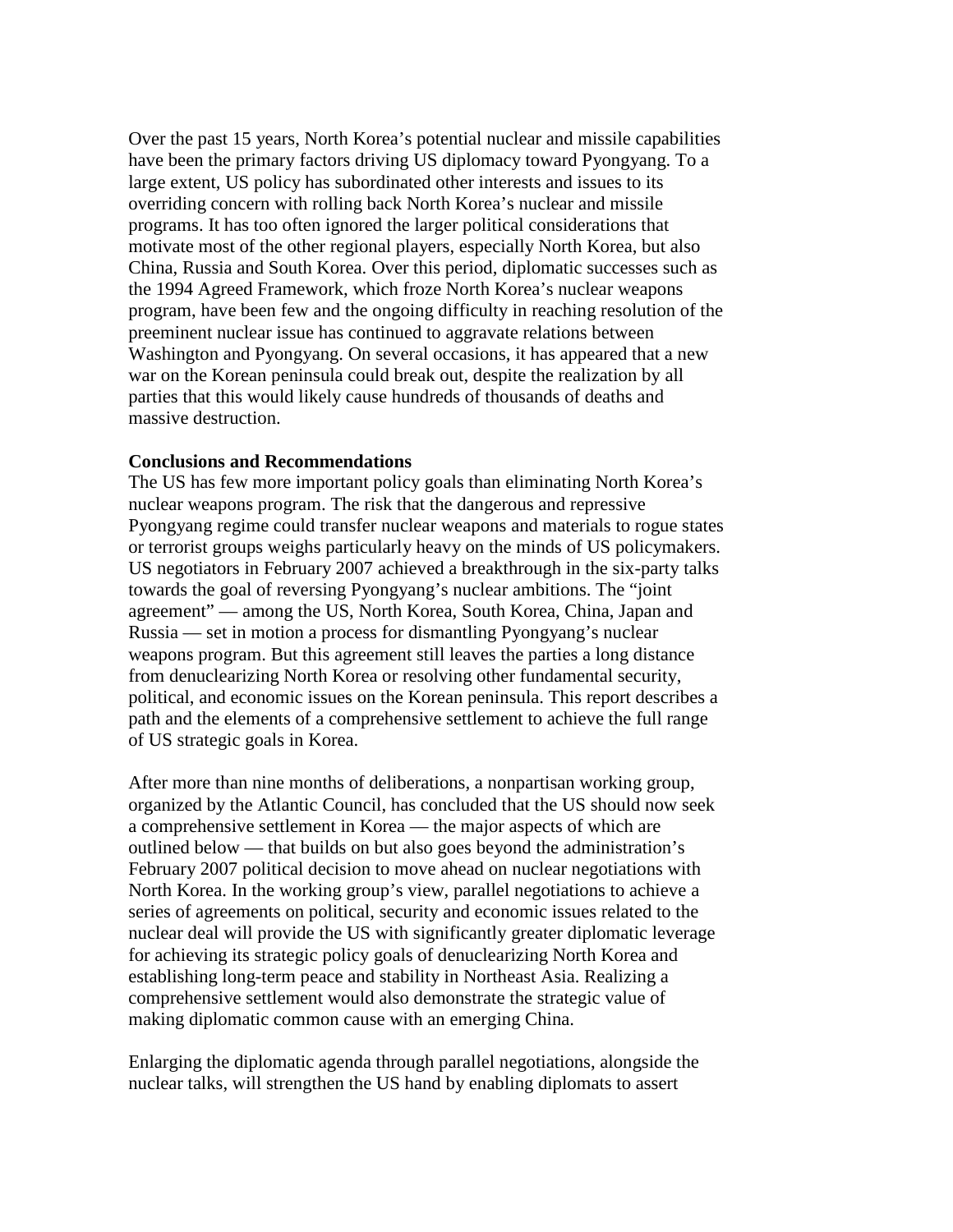additional pressures on North Korea as well as provide Pyongyang, and other negotiating partners, new incentives. By offering the prospect of a fundamental settlement of all outstanding disputes with North Korea (and by expressing a willingness to negotiate other military, political and economic issues together with the nuclear issue), the US would significantly improve the political conditions for the negotiations. The history of negotiating with North Korea demonstrates that improvements in political conditions almost always precede and foster agreements on security-related issues.

Clearly, North Korea will be required to make major concessions in the course of negotiations on a comprehensive settlement. In the working group's view, Pyongyang will be more likely to do so if it perceives that its concessions will help bring about a resolution of all major security issues, while furthering economic development and normalizing political relations with the United States. (A companion volume to this report, "U.S-North Korea Relations: An Analytic Compendium of U.S. Policies, Laws and Regulations," addresses the steps that need to be taken by both sides to facilitate a change in existing US laws, regulations, and policies that currently inhibit US relations with North Korea, as part of the process of normalizing bilateral relations).

Given the unpredictable nature of diplomacy with North Korea, it may well be that only some of the proposed elements are necessary and they should be implemented in a sequence that is best determined at a future time. Nevertheless, the working group believes that all these elements are ripe for current consideration and the US should move now toward a comprehensive settlement of security, political and economic issues on the Korean peninsula.

## **Recommendations**

The working group recommends that the US take the following steps:

● Express a strong US commitment to achieve a comprehensive settlement in Korea both to facilitate the success of the denuclearization talks and to resolve other critical security, political and economic issues on the Korean peninsula. Peace arrangements would take the form of a series of measures, outlined in further detail below, which includes a Denuclearization Agreement, a Four Party Agreement that replaces the 1953 Armistice, a US-North Korea agreement for normalizing relations, a trilateral US-South Korea-North Korea agreement on military measures, and an agreement establishing a multilateral organization for security and cooperation in Northeast Asia that could grow out of the current six-party arrangement.

• Proceed reciprocally and step-by-step in a Denuclearization Agreement aimed at the complete, verifiable and irreversible dismantlement of North Korea's nuclear weapons program, including the removal of spent nuclear fuel, the destruction of existing bomb and warhead stockpiles, and the implementation of a full protocol for verification and inspection to ensure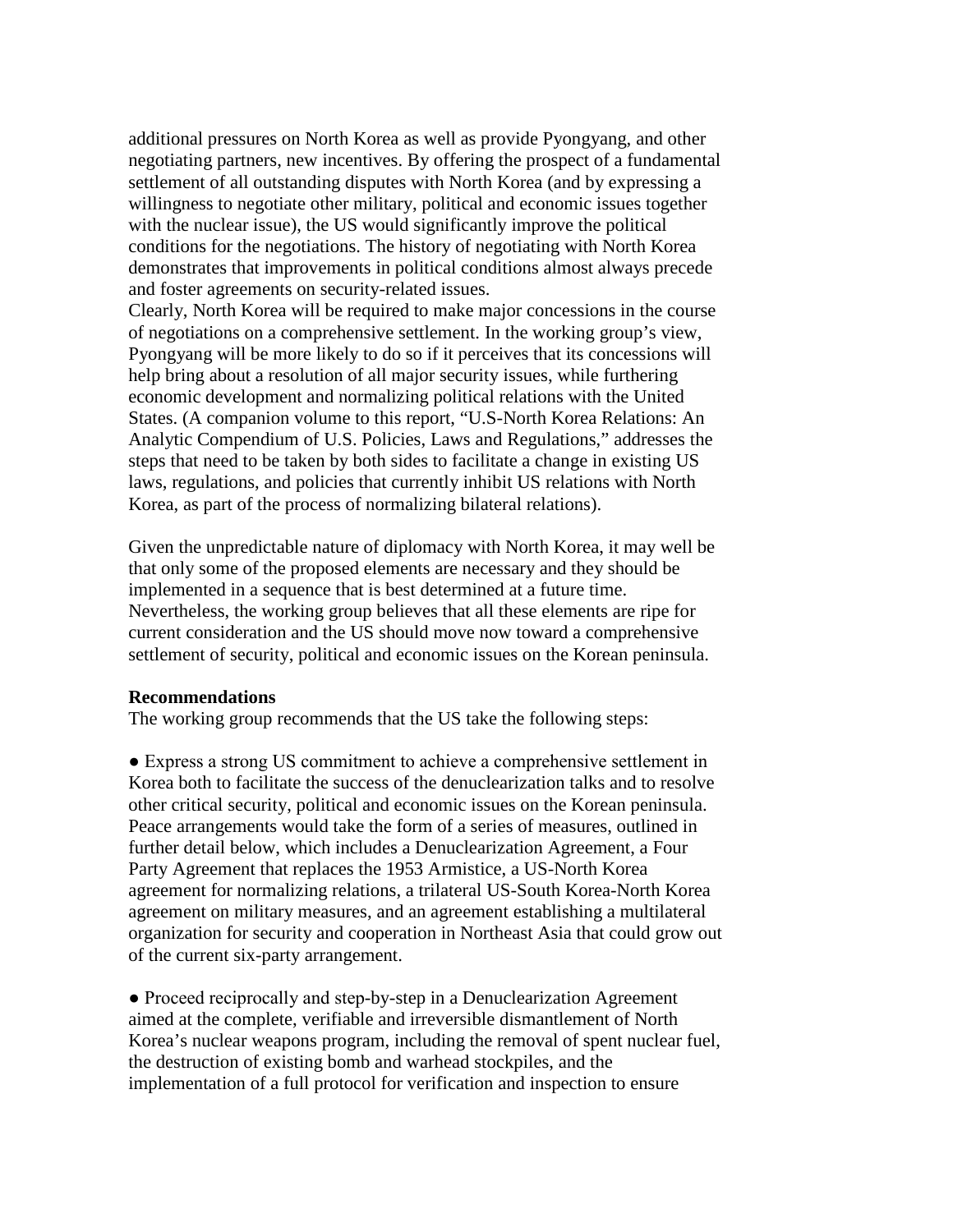ongoing compliance.

● Pursue a Four Party agreement among South Korea, North Korea, China and the US to replace the 1953 Armistice with a new overall political and legal structure for long-term peace and stability on the Korean peninsula. Among other measures, this agreement would provide for a formal cessation of hostilities in Korea, recognize the sovereignty and territorial integrity of both Koreas, extend US and Chinese security guarantees to North and South Korea, and affirm the goal of eventually achieving Korean national reunification. This agreement should be endorsed by a resolution of the UN Security Council.

• Negotiate a bilateral agreement with North Korea — in close coordination with South Korea — to settle outstanding political and legal issues, normalize diplomatic relations, and provide US assistance to foster economic development and economic reform in North Korea. The bilateral agreement would address the steps to facilitate a change in existing US laws regulations, and policies that inhibit normal US relations with North Korea, as described in the companion volume to this report, "U.S-North Korea Relations: An Analytic Compendium of U.S. Policies, Laws and Regulations." (Rather than negotiating a single agreement, the US and North Korea might instead negotiate several agreements that, taken together, adjust and normalize the overall bilateral relationship).

● Negotiate a trilateral agreement among the US, South Korea and North Korea to implement military confidence-building measures as well as to adjust deployments and force levels on the Korean peninsula. In these talks, the US and South Korea would first agree between themselves and then negotiate the implementation of military measures with North Korea.

● Aggressively explore establishing a new multilateral organization for security and cooperation in Northeast Asia both to manage North Korea-related issues and to help realize US strategic policy goals for the region as a whole. Modeled on the Organization for Security and Cooperation in Europe (OSCE) and other existing multilateral security frameworks, the new multilateral organization would pursue an agenda focused on security, economic and humanitarian issues.

● Convene an on-going series of meetings of foreign ministers of the countries involved in negotiating a comprehensive settlement — South Korea, North Korea, China, Japan, Russia and the US — for the purpose of overseeing these negotiations and forming the nucleus of a new multilateral organization for regional security and cooperation. An initial meeting of foreign ministers, agreed to in the six party "joint agreement" of February 13, 2007, should take up these issues.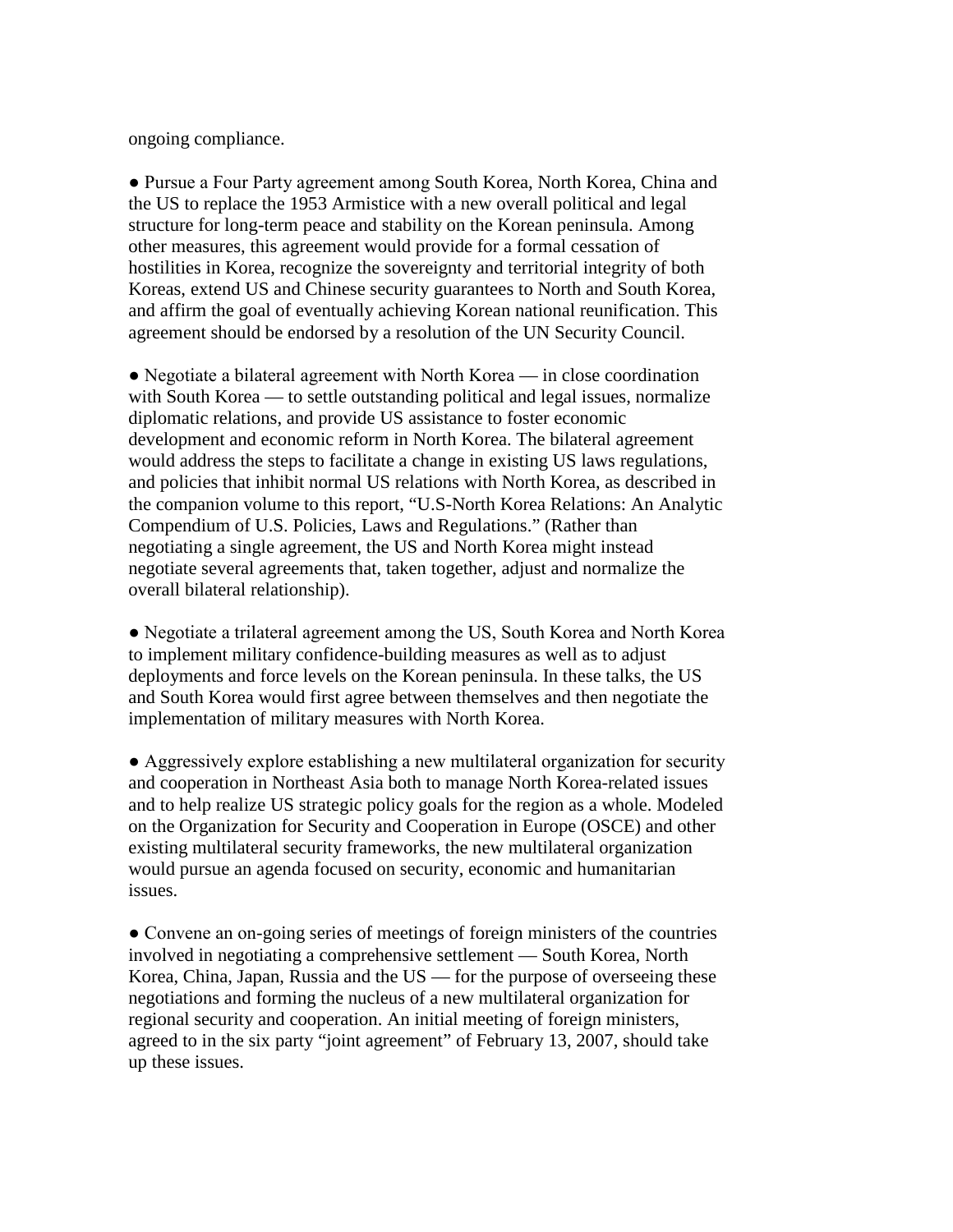● Immediately propose interim military confidence-building measures, from among those contemplated for a trilateral agreement, to foster the necessary political confidence among the parties for ● negotiating a comprehensive settlement.

• Seek bipartisan consensus in Congress on US diplomatic objectives regarding Korea. While leadership on North Korea issues remains firmly with the administration, bipartisan Congressional support will be critical for realizing a comprehensive settlement and funding for any arrangements agreed with the North.

● Synchronize US strategy more effectively with South Korea. Clearly, a strong US effort to achieve a comprehensive settlement on the Korean peninsula, in and of itself, would significantly improve US relations with South Korea. Nevertheless, because a US leadership role in pursuing a comprehensive settlement would once again thrust the US to the forefront in determining a historical political outcome in Korea, Washington should exert all possible efforts to coordinate its negotiating positions with Seoul and strengthen cooperation through the Strategic Consultation for Allied Partnership (SCAP), a new set of diplomatic meetings agreed upon in January 2006.

## **Members of the Working Group**

The members of the working group believe that the recommendations stated in this report promote overall US interests. While there may be some parts of the report with which some participants are not in full agreement, each participant believes that the report, as a whole, provides a sound basis for future actions by the government of the United States. The views of the working group members do not represent the official position of any institution.

## **MEMBERS OF THE WORKING GROUP**

**Co-Chairs Ambassador James Goodby,** The Brookings Institution, former US Ambassador for Nuclear Security & Dismantlement and US Ambassador to Finland; **General Jack N. Merritt,** US Army (Ret.), Atlantic Council of the United States, former Director of the Joint Staff and Commandant of the U.S. Army War College

**Project Director Donald Gross,** Atlantic Council of the United States

**Members Jonathan Adams,** Institute for Sino-American International Dialogue, University of Denver; **Daniel Bob,** Canonbury Group; **Richard Bush,** The Brookings Institution; **Paul F. Chamberlin,** Center for Strategic and International Studies; **Jay G. Cohen,** Duane Morris LLP; **Ralph Cossa,** Pacific Forum, Center for Strategic and International Studies; **Steve Costello,** ProGlobal Consulting; **Patrick DeGategno,** Atlantic Council of the United